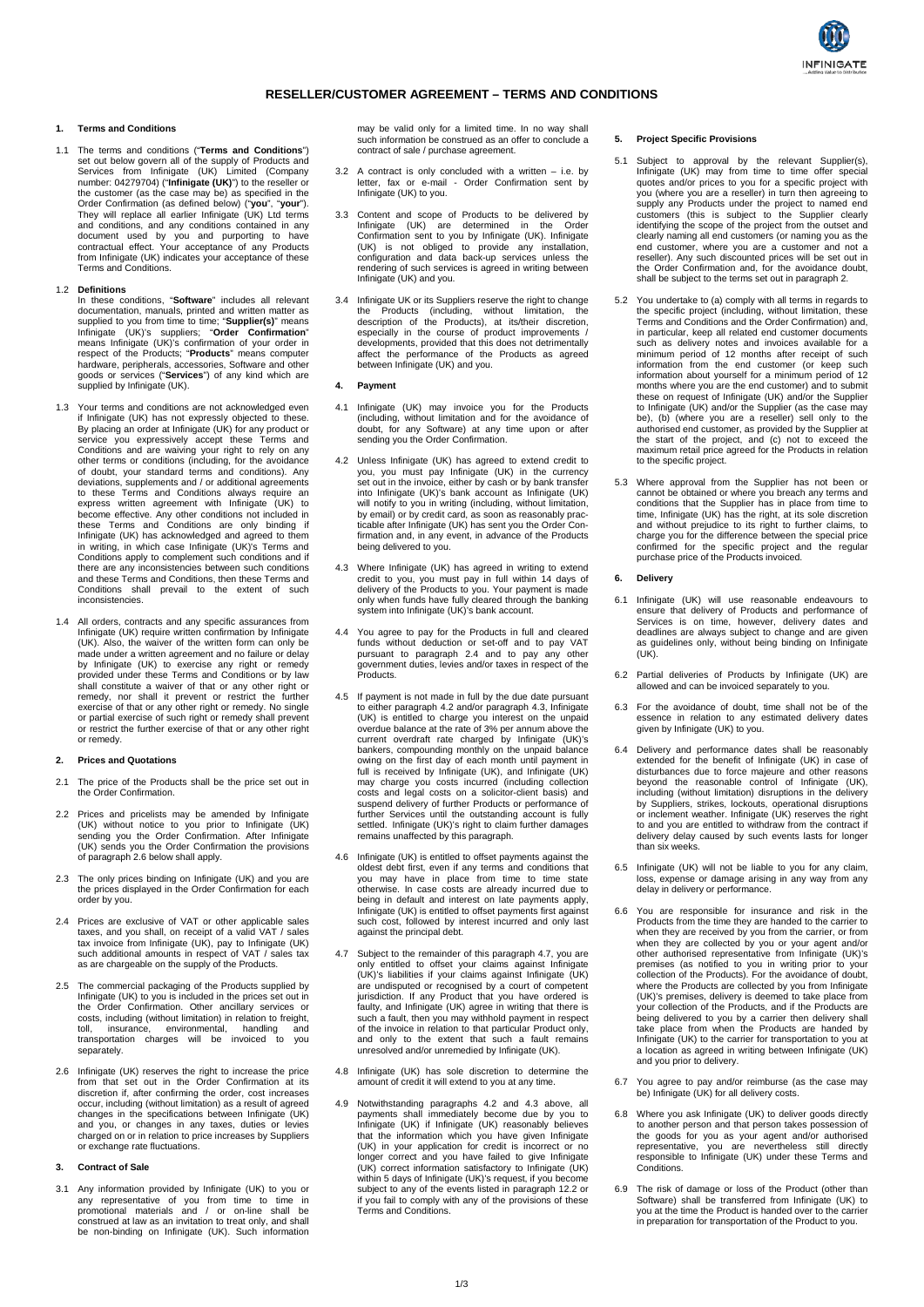

6.10 The delivery of Software shall be deemed to have taken place upon Infinigate (UK) sending you a licence key in order to download and/or use the Software (any Software will include the Suppliers' terms and conditions of use and you will be deemed to accept any such terms and conditions of use upon your use of the Software).

# **7. Retention of Title**

- 7.1 Infinigate retains property, title and ownership to all Products supplied to you, whether in their original form or incorporated in or attached to another product, until receipt of full payment in cleared funds by Infinigate (UK) from you of the price for the Products and all related amounts owed, including (without limitation) future receivables and/or any amounts owed by you to Infinigate (UK) pursuant to paragraph 2.5 and / or 4.5.
- 7.2 (This paragraph 7.2 only applies where you are a reseller. For the avoidance of doubt, where you are an end customer, you will not be permitted to resell the Products). You may resell the Products in the ordinary course of business even if title to the Products has not passed to you. You must assign all future claims arising<br>from the distribution and/or sale of such Products to<br>Infinigate (UK) until full payment of all outstanding<br>amounts for the relevant Products has been received<br>from right to collect the claim itself remains unaffected. If any of the aforementioned is the case you are obliged to disclose to Infinigate (UK), at Infinigate (UK)'s request, the names and addresses of your customers to which you sold the Products as well as the nature and scope of your existing claims against these customers. A copy of all related documents must be handed by you to Infinigate (UK) and you must also notify the purchasers of the assigned Products of Infinigate (UK)'s right to claim any outstanding amounts from such purchasers.
- 7.3 You must not pledge or transfer ownership of Products<br>where title has not fully passed to you pursuant to<br>paragraph 7.1. If you become subject to any of the<br>events listed in paragraph 12.2, you will inform all<br>relevant such Products and notify Infinigate (UK) immediately in writing.
- 7.4 Where Infinigate (UK) reasonably believes you are or will be in breach of any part of paragraphs 4 and / or 7 of these Terms and Conditions, Infinigate (UK) or Infinigate (UK)'s agent may without notice enter any premises under your control to remove any Products which are the property of Infinigate (UK), whether or not those Products are installed in or attached to any other goods, and without prejudice to any other of Infinigate<br>(UK)'s rights. You shall indemnify Infinigate (UK)<br>against all losses, costs and / or claims in respect of<br>Infinigate (UK)'s exercise of Infinigate (UK)'s rights under this paragraph 7.
- 7.5 You are obliged to treat the Products for which title has not passed pursuant to paragraph 7.1 with all reasonable care, in particular you are obliged to insure them (with a reputable insurer) at your own expense against fire, water and theft at replacement value. Products delivered for testing and demonstration purposes shall remain the property of Infinigate (UK). You are obliged to handle the Products with proper care and store them in a manner to enable them to be identified and cross referenced to particular invoices provided to you by Infinigate (UK). You are allowed to use such Products only within the terms agreed.
- 7.6 Quotations, system analysis, project documents, drawings, samples, drafts and other documents of Infinigate (UK) provided to you before a contract is concluded, may not be copied, used by you nor otherwise disclosed to any third party.

### **8. Your Obligations and Responsibilities**

- 8.1 It is your sole responsibility to ensure that you are clear as to the functionality, design and/or other features of the requested Products, and (where you are a reseller) it is your sole responsibility to meet any needs or requirements of your end customers in respect of the Products. For the avoidance of doubt (subject to paragraph 10.1) Infinigate (UK) shall have no liability in respect of any one or more of these matters.
- 8.2 You must check the Products (or, in the case of Software, test the relevant Software to ensure that it is working) immediately upon receipt for completeness, compliance with the delivery documents and defectiveness. If no written complaint within seven (7) days from the delivery date has been made by you, the Products are considered as irrevocably accepted by you, unless it concerns a manifest defect which was not detectable at the time of first inspection by you.
- 8.3 If the delivered Products show visible damages or missing parts then you must record them on the notice of receipt of the transport company in writing upon delivery. The note must clearly state the damage or the shortfall.
- 8.4 In case Services have to be provided within your business environment and/or your premises, you must ensure that such services can be provided properly (including, without limitation, that the relevant area is clear and safe for any installations required in respect of the Services). If this is not the case and for this reason the Services cannot be provided as expected, you shall bear sole responsibility. You will support Infinigate (UK) by ensuring, using your best endeavours and at your own expense, that the agreed Services can be provided by Infinigate (UK) and provide Infinigate (UK) with all information and documents necessary for the provision of the relevant Services. Should you not comply with your obligations under this paragraph 8.4, Infinigate (UK) is not obliged to perform the relevant Services.
- 8.5 If you are in default of any of your obligations under these Terms and Conditions or you provide any relevant information or carry out any action as required under these Terms and Conditions, then you are obliged to indemnify Infinigate (UK) for any costs, losses and/or expenses incurred by Infinigate (UK) due to any default, delay or omission on your part.

#### **9. Warranties**

- 9.1 Infinigate (UK) does not manufacture any of the Products and therefore, to the fullest extent permitted by law (and subject always to paragraph 10.1), all warranties, conditions and other terms in respect of quality, defects in design, workmanship, conformity with description and / or fitness for purpose are excluded and Infinigate (UK) makes no representations in respect of the same. Instead, Infinigate (UK) will use reasonable endeavours to pass on the benefit of any warranties of any Supplier in respect of the Products onto you, and you and your customers shall use any Software in accordance with the terms of any end user licence agreements that any Supplier may have in place from to time.
- 9.2 Upon receipt of written notice from you as to defects in quality, workmanship or otherwise in respect of the Products, Infinigate (UK) shall use its reasonable endeavours to contact the Supplier(s) of the relevant Products and provide them with reasonable details of the relevant defect for them to respond to you directly. For the avoidance of doubt, Infinigate (UK) shall not be liable or responsible for any response (or failure to respond) on the part of any such Supplier.
- 9.3 Infinigate (UK)'s obligations under paragraph 9.2 do not apply where the relevant Products have been altered, modified and/or otherwise changed by you and / or a third party without the prior written consent of Infinigate<br>(UK), where you have not used the Products in<br>accordance with either Infinigate (UK)'s or the<br>Supplier's instructions, where the issue with the<br>Products is caused the Supplier, and/or where Infinigate (UK) has had to<br>alter the Products pursuant to paragraph 3.4.<br>In addition, Infinigate (UK)'s obligations do not apply to<br>Software that is not used by you and / or a third party in<br>the notify you in writing from to time).
- 9.4 You undertake that you shall not bring any warranty claims against Infinigate (UK) directly (as you acknowledge that Infinigate (UK) does not manufacture any of the Products) whether in relation to defects in the Products or otherwise.
- 9.5 You acknowledge that Infinigate (UK) has no control over the actions of the Supplier in relation to any defective Products; therefore, you undertake that you will not bring any claim against Infinigate (UK) for any failures or inaction on the part of any Supplier to repair and/or replace any such Products.
- 9.6 Furthermore, you acknowledge that in any case a defect is existent only when it is notified in detail immediately after discovery by you in writing to Infinigate (UK) and comprises a relevant and reproducible error. Any warranty by the Supplier is excluded for defects which are caused by:
	- a) insufficient maintenance of the Products by you; b) failure to observe the operating or installation instructions in relation to Product;
	- c) inappropriate use of the Products;
	- d) use of non-approved parts and accessories;
	-
	- e) common wearing of any Product; f) improper handling or transportation of the any Product; g) modifications or repair attempts in relation to any
	- Product; and / or h) external influences, in particular, force majeure (e.g. failure of the power supply or the air-conditioning, natural hazards) and other reasons for which neither Infinigate (UK) nor manufacturer / supplier are responsible for.
- 9.7 Where Infinigate (UK) and / or the Supplier replaces any faulty Product for you then you must, at your own cost, within 30 days after receipt of the replacement Product, send to Infinigate (UK) the faulty Product. In

the case of Software, copies of Software may not be retained by you. Upon Infinigate (UK) and/or the Supplier receiving the faulty Product, if Infinigate (UK) and/or the Supplier (as the case may be) deem the Product not to be faulty, then Infinigate (UK) will be entitled to charge you for the replacement Products.

- 9.8 If you have made any warranty claims and no defect existed, you are liable for its claim and must reimburse Infinigate (UK) for any costs incurred (whether in relation to contacting the Supplier or otherwise).<br>Additionally Infinigate (UK) can claim reimbursement of costs incurred on such claims made by you where you have not provided any evidence of any such defect.
- 9.9 The assignment of any claims by you under this paragraph 9 is not permitted, unless Infinigate (UK) expressly approves such assignment in writing.

### **10. Liabilities**

- 10.1 Nothing in these Terms and Conditions shall limit or exclude Infinigate (UK)'s liability for: a) death or personal injury caused by Infinigate (UK)'s
	- negligence, or the negligence of any of Infinigate (UK)'s employees, agents or subcontractors (as applicable); b) fraud or fraudulent misrepresentation;
		- c) breach of the terms implied by section 12 of the Sale of Goods Act 1979;
	- d) defective products under the Consumer Protection Act 1987; or
	- e) any other matter in respect of which it would be unlawful for Infinigate (UK) to exclude or restrict liability.
- 
- 10.2 Subject to paragraph 10.1: a) Infinigate (UK) shall under no circumstances whatever be liable to you, whether in contract, tort (including negligence), breach of statutory duty, or otherwise, for any loss of profit, or any indirect or consequential loss arising under or in connection with these Terms and Conditions and/or the Order Confirmation; and

b) Infinigate (UK)'s total liability to you in respect of all<br>other losses arising under or in connection with these<br>Terms and Conditions and/or the Order Confirmation,<br>whether in contract, tort (including negligence), bre of statutory duty, or otherwise, shall in no circumstances exceed the price of the Products and/or labour costs incurred in respect of any Services.

### **11. Data Protection Act**

- 11.1 In this clause "**Data Protection Legislation**" means i) the Data Protection Act 2018 (ii) the General Data Protection Regulation ((EU) 2016/679) ("**GDPR**") and any national implementing laws, regulation and secondary (as amended or re-enacted from time to time). The parties acknowledge that for the purposes of the Data Protection Legislation, the Supplier is the Data Controller and Infinigate (UK) is the Data Processor of any Personal Data processed under these Terms and Conditions (where "**Data Controller**", "**Data Processor**" and "**Personal Data**" have the meanings as defined in the Data Protection Legislation). "Agreed Purpose" means for each party to meet their respective obligations as set out in these Terms and Conditions and any Order Confirmation (including but not limited to the supply of Goods and Services); to comply with a legal obligation that each party is subject to; and where it is necessary for the legitimate interest of a party (or those of a third party) and the other party's interests and fundamental rights do not override those interests.
- 11.2 Both parties will comply with all applicable requirements<br>of the Data Protection Legislation. This Clause 11 is in<br>addition to, and does not relieve, remove or replace, a<br>party's obligations under the Data Protection and where there are inconsistencies between the contents of this paragraph 11 and the Data Protection Legislation, then the provisions under the Data Protection Legislation shall always prevail to the extent of such inconsistencies
- 11.3 Orders are processed within the Infinigate group of companies with the help of automatic data processing. You hereby warrant that you have all necessary consents and notices in place in order to enable the lawful transfer and processing of the Personal Data by<br>Infinigate (UK) which it has obtained in the course of its<br>business with you (including without limitation under<br>these Terms and Conditions) and particularly in the<br>co the correct processing of orders (including, without limitation, names, telephone numbers, email addresses and other identifiers). Each party warrants that it will only use Personal Data for the Agreed Purpose and, Infinigate (UK) shall whenever required in the ordinary course of business, be entitled to pass these on to the Suppliers of the Products.
- 11.4 Without prejudice to the generality of clause 11.1, Infinigate (UK) shall, in relation to any Personal Data processed in connection with the performance by Infinigate (UK) of its obligations under these Terms and Conditions:

a) process Personal Data only on the written instructions of the Supplier unless Infinigate (UK) is